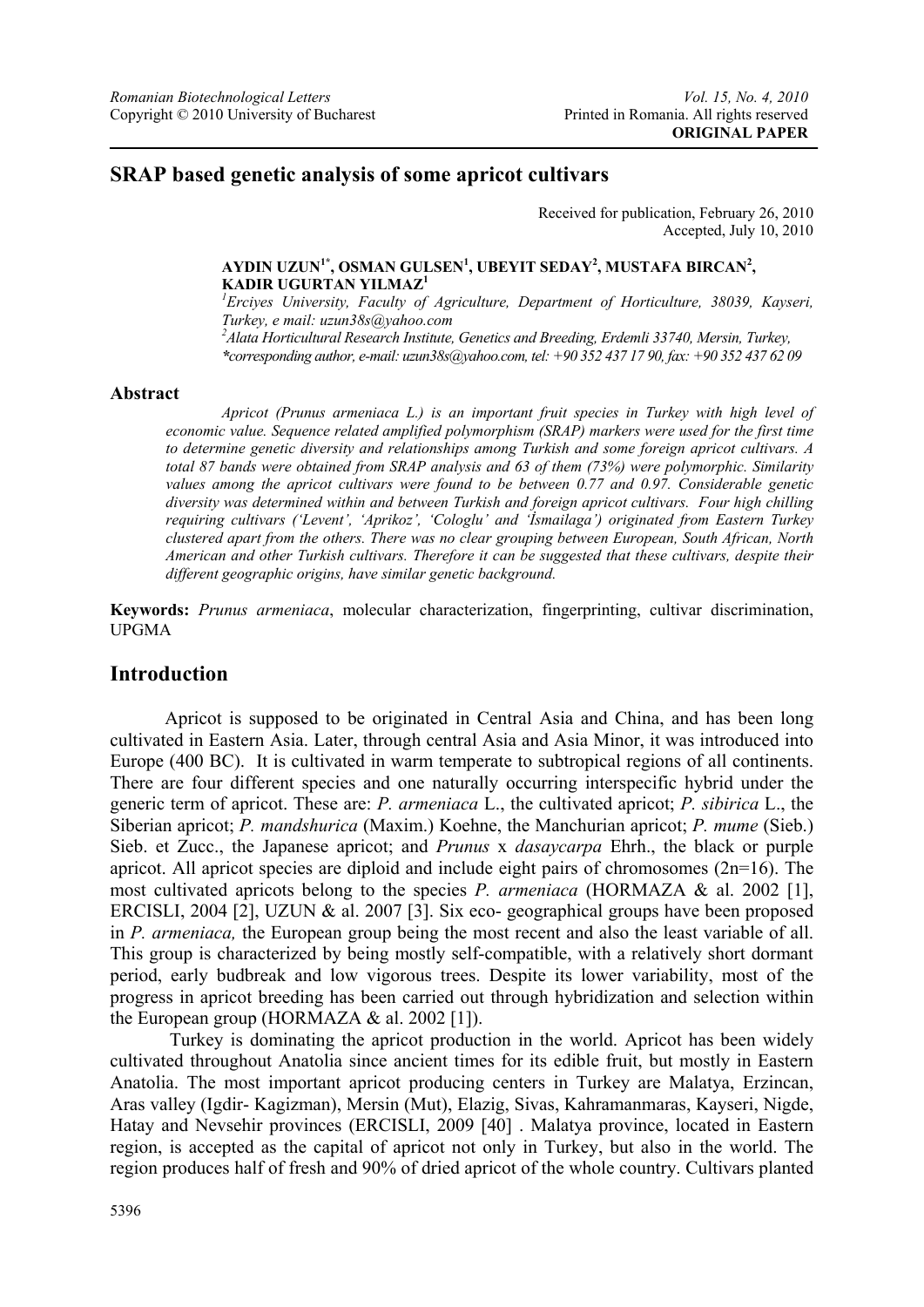in this area maturate mostly between early June and the beginning of August (ERCISLI, 2004 [2], ASMA & OZTURK, 2005 [4]). Recently, early maturing fresh apricot production has increased in Mersin province located near the Mediterranean Sea. Cultivars produced in this region show low chilling requirements and are harvested from beginnig of May, earlier than in Spain, France, Italy and Greece.

 A lot of studies have been carried out to determine the genetic diversity in the apricot cultivars regarding some quality parameters studied, fundamentally due to the different genetic origins of the cultured apricot cultivars (RUIZ & EGEA, 2008 [5]). Traditional methods to characterize and identify cultivars and rootstocks in fruit tree species are based on phenotypic observations, but this approach is slow and subject to environmental influences, mainly due to the long generation time and the large size of the fruit trees. Apricots can be adapted to specific microclimates and display significantly different morphologies when moved from one microclimate to another. For these reasons, it becomes imperative to base cultivar identification on more stable traits, such as molecular markers. New methods based on studies at the DNA level must be incorporated into fruit breeding programs, in order to accelerate and optimize genotype fingerprinting and to study the genetic relationships among cultivars (HORMAZA & al. 2002 [1], KRICHEN & al. 2006 [6]).

 Various molecular marker analyses have been performed to determine genetic diversity and relationship in apricot. De VICENTE & al., 1998 [7], determined the genetic variability in apricot by using RFLP analysis. RAPD markers have been used widely for genetic analysis in apricot (UZUN & al. 2007 [3], ZHEBENTYAYEVA & SIVOLAP 2000 [8], HORMAZA 2001 [9], MARINIELLO & al. 2002 [10], ERCISLI & al. 2009 [11]). Simple sequence repeats (SSR), (HORMAZA & al. 2002 [1], ZHEBENTYAYEVA & al. 2003 [12], HAYASHI & al. 2008 [13], PEDRYC & al. 2009 [14]) and amplified fragment length polymorphism (AFLP) markers (HAGEN & al. 2002 [15], HURTADO & al. 2002 [16], SALAVA & al. 2002 [17], GEUNA & al. 2003 [18]) have been used for molecular characterization of apricot cultivars. Most of the results obtained by previous studies showed that apricot have a high level of variation.

Sequence related amplified polymorphism (SRAP) is a PCR based marker system as described by LI & OIROS, 2001[19]. The SRAPs is a simple and efficient marker system that can be adapted for a variety of purposes in different crops. It is simple, has reasonable throughput rate, discloses numerous co-dominant markers, targets open reading frames (ORFs), and allows easy isolation of bands for sequencing (LI & QUIROS 2001 [19]). To date, SRAP markers have been used to determine genetic diversity in peach [*Prunus persica* (L) Batsch.] and nectarine (AHMAD & al. 2004 [20]), buffalograss [*Buchloe dactyloides* (Nutt.) Engelm.] (GULSEN & al. 2005 [21]), tomato (*Lycopersicon esculentum* Mill.) (RUIZ & GARCIA-MARTINEZ 2005 [22]), persimmon (*Diospyros kaki* L.f.) (GUO & LUO 2006 [23]), okra (GULSEN & al. 2007 [24]), pea (*Pisum sativum* L. ) (ESPOSITO & al. 2007 [25]), sugarcane (*Saccharum sp*.) (SUMAN & al. 2008 [26]) and citrus (UZUN & al. 2009 [27]). To date, there is no report on determining the genetic diversity and characterization of apricot cultivars by SRAP markers. Recently, we constructed a *Citrus* linkage map based on SRAP markers and found that these markers are evenly distributed througout *Citrus* genome (GULSEN & al. 2010 [28]). This may apply to the other fuits species and is likely to cause good genome sampling among the apricots.

 The objective of this study was to fingerprint and to determine the relationships among some apricot cultivars based on the SRAP markers.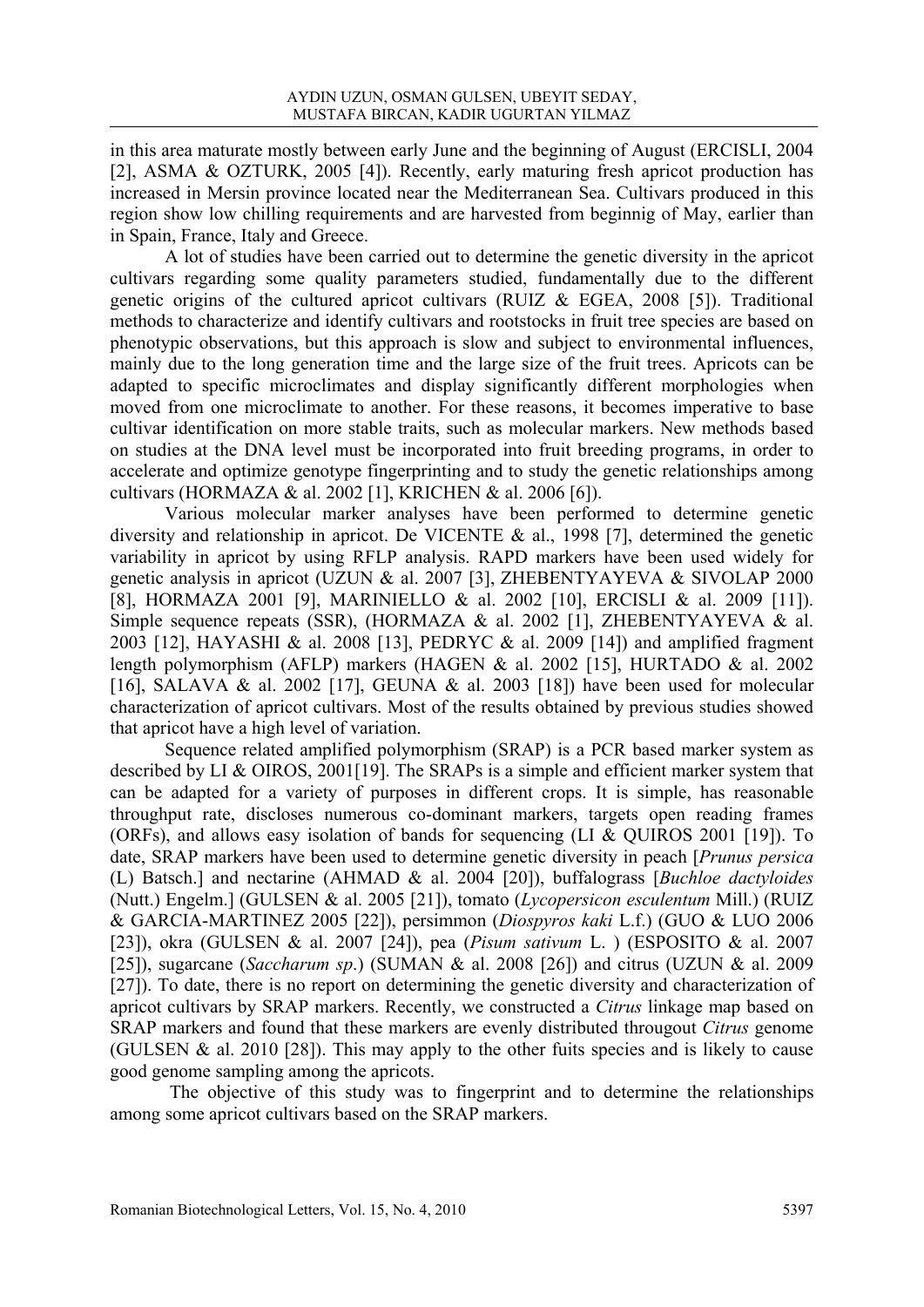## **Materials and Methods**

#### **Plant Materials**

A total of 28 apricot cultivars were used in this study. The twenty four of them were grown in Alata Horticultural Research Institute located in Mersin, Turkey and four of them were grown in Fruit Research Institute, Malatya, Turkey. The twenty eight cultivars included 4 new Turkish cultivars, 7 local cultivars, 3 new promising hybrid genotypes, 1 change seedling used for rootstock and 13 cultivars from other countries (Table 1). These cultivars were for table use only.

| <b>Cultivars</b>          | Origin       |
|---------------------------|--------------|
| Aurora                    | Italy        |
| Bebeco                    | Greece       |
| Beliana                   | France       |
| Canino                    | Spain        |
| Castlebrite               | <b>USA</b>   |
| Fracasso                  | Italy        |
| Harcot                    | Canada       |
| Ninfa                     | Italy        |
| P.de Colomer              | France       |
| P.de Tyrinthe             | Greece       |
| Palstein                  | South Africa |
| Priana                    | France       |
| Roxana                    | Afghanistan  |
| Alatayildizi <sup>*</sup> | Turkey       |
| Alyanak                   | Turkey       |
| Aprikoz                   | Turkey       |
| Cagataybey <sup>*</sup>   | Turkey       |
| Cagribey <sup>*</sup>     | Turkey       |
| Cologlu                   | Turkey       |
| Ismailaga                 | Turkey       |
| Levent                    | Turkey       |
| Sahinbey <sup>®</sup>     | Turkey       |
| Sakit 2                   | Turkey       |
| Sakit 6                   | Turkey       |
| $2 - 89^{+}$              | Turkey       |
| $33 - 89^{+}$             | Turkey       |
| $7 - 89$ <sup>+</sup>     | Turkey       |
| Zerdali                   | Turkey       |
|                           |              |

Table 1. List of apricot accessions used in this study

\*new cultivars, <sup>+</sup> promising hybrids

### **DNA extraction and SRAP analysis**

5398 Romanian Biotechnological Letters, Vol. 15, No. 4, 2010 Genomic DNA was extracted from young leaves of 28 accessions by the CTAB method as described by UZUN & al. 2009 [27]. DNA concentration was measured with a microplate spectrophotometer (BioTek Instruments, Inc. Vinooski, USA), and 10 ng/mL DNA templates were made using TE (10 mM Tris– HCl, 0.1 mM EDTA, pH 8.0). A total of 16 SRAP primer combinations were used in this study (Table 2). PCR reaction components and PCR cycling parameters for SRAP analysis was performed as described by UZUN & al. 2009 [27]. Each of 15 mL reaction consisted of 1.33 mM of primers, 200 µM of each dNTP, 1.5  $\mu$ L of 10X PCR Buffer (Biorun, Nantes, France), 2 mM of MgCl<sub>2</sub>, 0.8  $\mu$ g/ $\mu$ L Bovine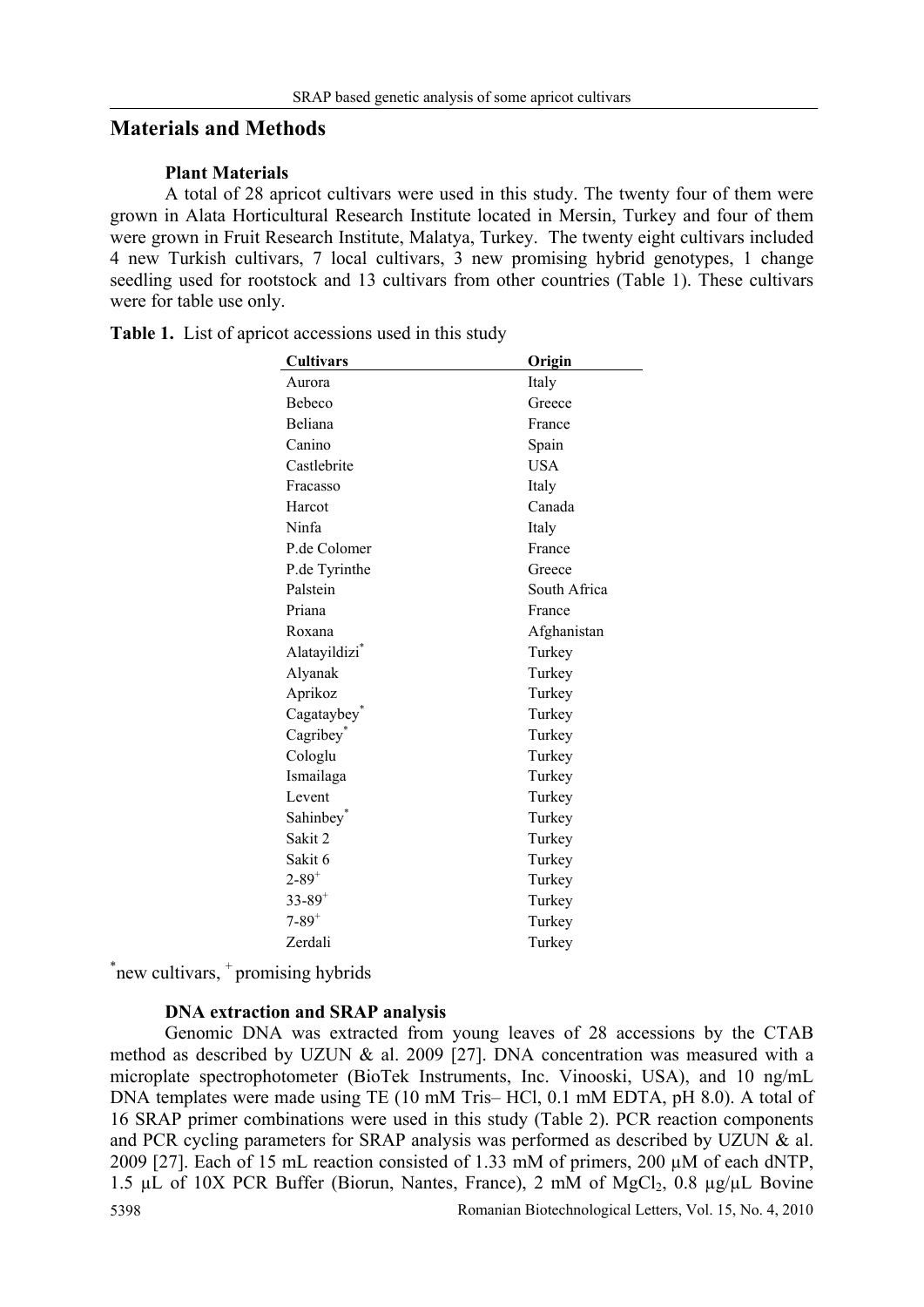serum albumine (Biological Industries, Beit Haemek, Israel) 5.8 µL ddH<sub>2</sub>O, 1 unit of Taq polymerase (Biorun, Nantes, France) and 20 ng of template. DNA Thermal Cycler (Sensoquest Progen Scientific Ltd. Mexborough, South Yorkshire, UK) was used and cycling parameters included 2 min of denaturing at 94 °C, five cycles of three steps: 1 min of denaturing at 94 <sup>º</sup> C, 1 min of annealing at 35 <sup>º</sup> C and 1 min of elongation at 72 <sup>º</sup> C. In the following 35 cycles the annealing temperature was increased to 50  $\degree$ C, and for extension, one cycle 5 min at 72 <sup>º</sup> C. PCR products were separated on 2% agarose gel in 1X TBE buffer (89 mM Tris, 89 mM Boric acid, 2 mM EDTA) at 115 volt for 2.5-3 h. The fragment patterns were photographed under UV light for further analysis. A 100 bp standard DNA ladder as the molecular standard in order to confirm the appropriate markers were used for SRAP analysis.

### **Data Analysis**

Each band was scored as present (1) or absent (0) and data were analyzed with the Numerical Taxonomy Multivariate Analysis System (NTSYS-pc program ver. 2.11) software package (ROHLF, 2000 [29]). A similarity matrix was constructed by using SRAP data based on DICE, 1945 [30] coefficient. Then, the similarity matrix was used to construct a dendrogram using the UPGMA (unweighted-pair group method arithmetic average) to determine genetic relationships among the studied accessions. The genetic similarity matrix and ultrametric distance matrix produced from UPGMA-based dendrogram with COPH module nested in the same software was compared using Mantel's matrix correspondence test (MANTEL, 1967 [31]). The result of this test is a cophenetic correlation coefficient, *r*, that indicates how well dendrogram represents similarity data. Polymorphism information content (PIC) values were calculated according to SMITH  $\&$  al. 1997 [32], using the following formula for all primer combinations:

 $\text{PIC} = 1 - \sum f_i^2$ ,

Where  $f_i^{\overline{2}}$  i is the frequency of the *i*th allele. PIC provides an estimate of the discriminatory power of a locus by taking into account, not only the number of alleles that are expressed, but also the relative frequencies of those alleles (SMITH  $\&$  al. 1997 [32]). PIC values range from 0 (monomorphic) to 1 (very highly discriminative, with many alleles in equal frequencies).

### **Results**

Eighty-seven fragments were obtained from 16 SRAP primer combinations, and were used for analyses in this study. The number of bands per primer ranged from 3 to 9 with mean value of 5.4. Maximum number of fragments found in em7/me12 and em10/me9 and the highest polymorphic fragments were obtained from em10/me9 primer combination (Table 2). All bands (3) obtained from em6/me6 and em15/me6 primer combinations were polymorphic. Ratio of polymorphic SRAP markers was 73%. The number of fragments per PCR reaction for apricot cultivars was reported as 3.5 (RUTHNER & al. 2006 [33]) and 4.1 (SANCHEZ-PEREZ & al. 2005 [34]) for SSR markers, as 6.5 (UZUN & al. 2007 [3]) and 9.8 (ERCISLI & al. 2009 [11]) for RAPD markers. The PIC values for the 16 primer combinations ranged from 0.14 (em1/me4) to 0.80 (em15/me6), with a mean of 0.48 (Table 2). We also determined unique fragments present or absent for cultivars. A 280-bp fragment amplified by primer em11/me12 was observed only in '2-89' and 'Castlebrite'. The fragments of 650 bp produced by em6/me4 observed only in 'Roxana' and 450 bp absent only in 'Cologlu'. 'Ninfa' differed from the others with absence of 320 bp fragment and 'Sahinbey' with absence of 280 bp fragment of em10/me2. Primer em4/me4 produced a 950 bp fragment for only 'Sakit 2' and 'Harcot'. Also 'Harcot' distinguished from the other with the presence of 320 bp band for em2/me3 and '33-89' distinguished with the presence of a 400 bp fragment of em15/me6. For primer em10/me8, '33-89' differed from the others by the presence of a 900 bp, 'P. de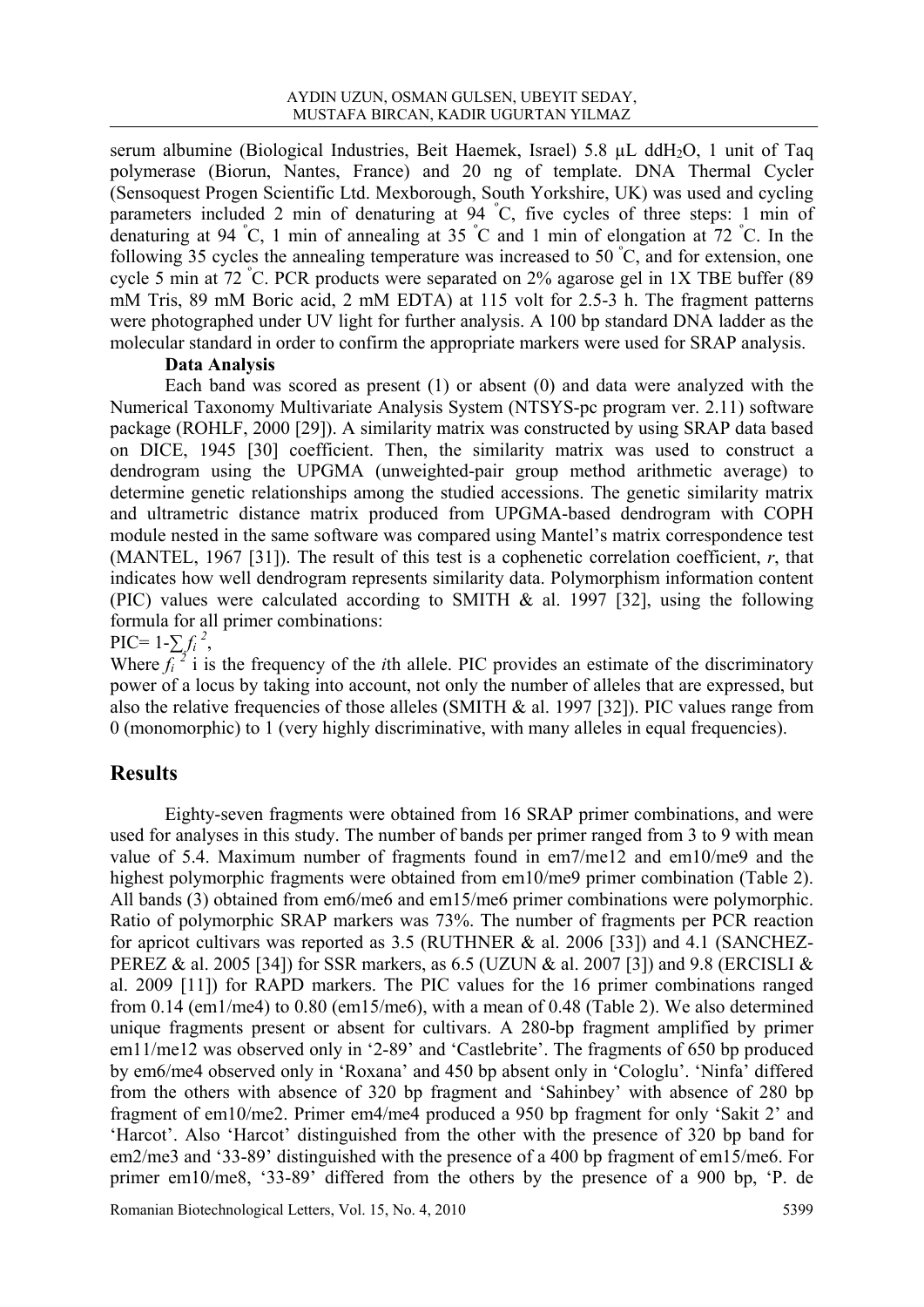Colomer' by the presence of a 450 bp, 'Sakit 6' and '2-89' differed having a 400 bp fragment while only a 310 bp fragment was absent for 'Aurora'.

| Primer<br>combinations          | <b>Total</b><br>fragments | Polymorphic<br>fragments | Polymorphism<br>$(\%)$ | <b>PIC</b> |
|---------------------------------|---------------------------|--------------------------|------------------------|------------|
| em1 me2                         | 7                         | 5                        | 71                     | 0.52       |
| em1 me4                         | 3                         | 2                        | 67                     | 0.14       |
| em2 me3                         | 6                         | 5                        | 83                     | 0.66       |
| em4 me4                         | 5                         | $\overline{2}$           | 40                     | 0.22       |
| em <sub>4</sub> me <sub>9</sub> | 7                         | 5                        | 71                     | 0.51       |
| em6 me4                         | 6                         | 4                        | 67                     | 0.39       |
| em6 me6                         | 3                         | 3                        | 100                    | 0.55       |
| $em7$ me12                      | 9                         | 6                        | 67                     | 0.43       |
| em7 me8                         | 3                         | $\overline{2}$           | 67                     | 0.49       |
| em7 me9                         | 6                         | 4                        | 67                     | 0.54       |
| $em10$ me2                      | 8                         | 5                        | 63                     | 0.47       |
| em10 me9                        | 9                         | 8                        | 89                     | 0.66       |
| $em11$ me $12$                  | 3                         | $\overline{2}$           | 67                     | 0.45       |
| em14 me4                        | 3                         | $\overline{2}$           | 67                     | 0.36       |
| em15 me 13                      | 6                         | 5                        | 83                     | 0.52       |
| $em15$ me <sub>6</sub>          | 3                         | 3                        | 100                    | 0.80       |
| Mean                            | 5.4                       | 3.9                      | 73                     | 0.48       |
| Total                           | 87                        | 63                       |                        |            |

**Table 2.** List of SRAP primers used in this study, their numbers of total and polymorphic fragments and percentage of polymorphism, and polymorphism information contents (PIC)

### **Genetic relationships among the apricot cultivars**

The data obtained from SRAP analyses were used to perform genetic similarity analysis among the 28 apricot cultivars. The similarity matrix was calculated using 87 SRAP fragments according to Dice's coefficient (DICE, 1945 [30]) method. Then, the similarity matrix was used to perform UPGMA cluster analysis. Cophenetic correlation between ultrametric similarities of tree and the similarity matrix was  $r = 0.72$ ,  $P < 0.01$ . All of accessions used in this study were distinguished. The apricot cultivars studied had similarity levels ranging from 0.77 to 0.97 (Figure 1). In the UPGMA dendrogram based on the Dice's coefficient, apricot cultivars clustered into two main groups (A and B), at similarity value of 0.77. Group A consisted of four cultivars originated as change seedlings in the Eastern Turkey. Three of them, 'Levent', 'Cologlu' and 'Ismailaga', were from Malatya province. 'Levent' is a late maturing cultivar, harvested in September, while 'Cologlu' and 'Ismailaga' are harvested in July (YILMAZ, 2008 [35]). ERCISLI & al. 2009 [11] also found 'Cologlu' and 'Ismailaga' cultivars in the same branch based on the RAPD data. On the other hand, AKPINAR & al. 2010 [39] notified these two cultivars in close subgroups based on SSR data. 'Aprikoz' originated in Igdır province and is harvested at the end of June. These four cultivars are cultivated in temperate zone of the Eastern Turkey, and show higher chilling requirements than the other studied cultivars.

Group B included 24 cultivars, 11 of them from Turkey and 13 of them from other countries. Most of these cultivars are suitable for Mediterranean-like climates with early maturing. This group consisted of two subgroups (S1 and S2). 'Alyanak', 'Canino', Ninfa', 'P. de Tyrinthe' and 'Sahinbey' (new cultivar obtained from 'Sakit-6' × 'J. Foulon') were nested in S1. The most closely related cultivars in this study were 'Alyanak' originated from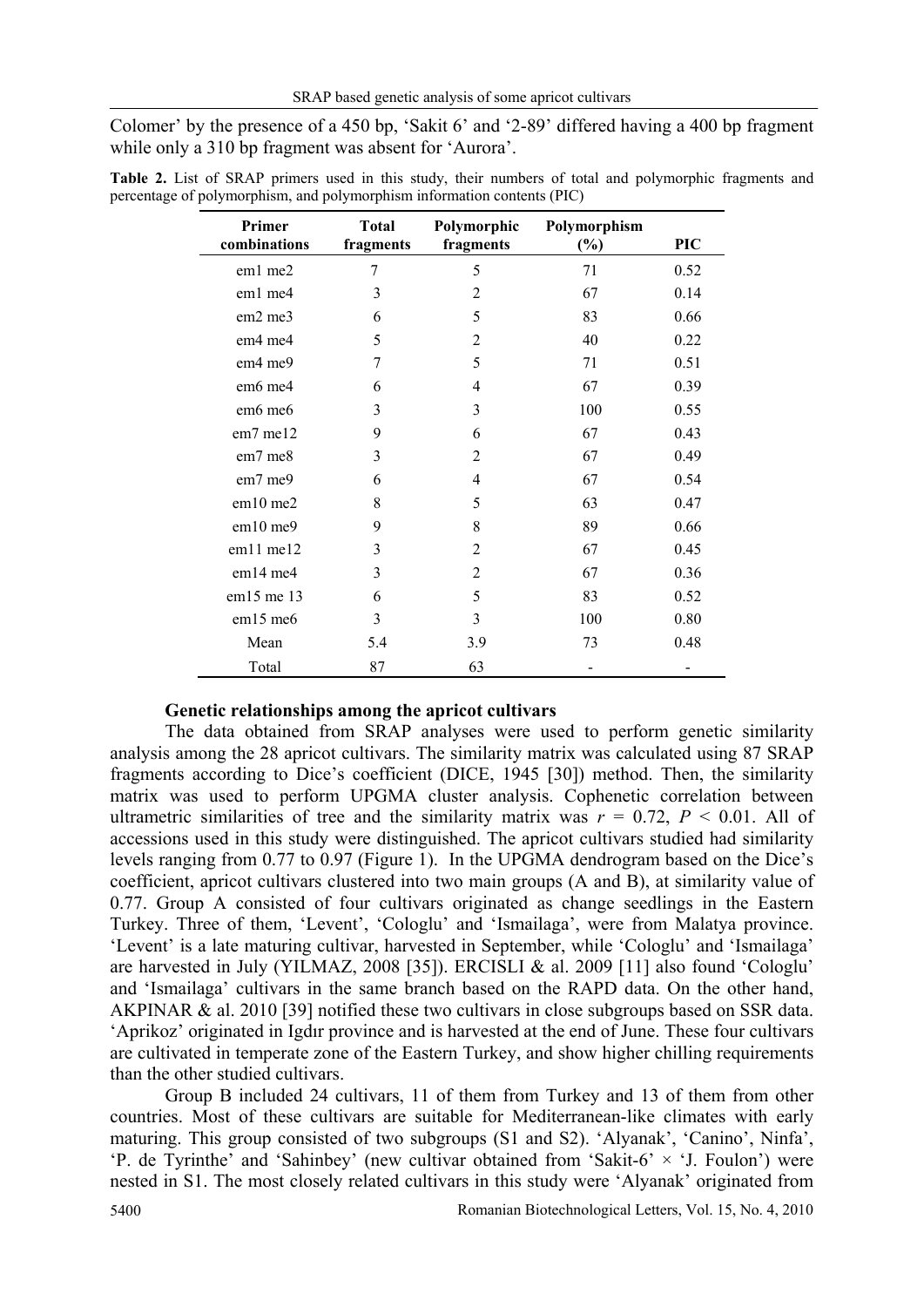Aegean region in Turkey and 'Canino' from Spain with a similarity level of 0.97. 'P.de Tyrinthe' and 'Ninfa' were two most cultivated early maturing cultivars in Turkey. Subgroup 2 was seperated into two clusters with a similarity level of 0.81. Small branch consisted of eight accessions. In this branch, 'Aurora' (Italy), 'Castlebrite' (USA) and 'Harcot' (Canada) were from Europe and North America. 'Aurora' was clustered with cultivars from USA in previous study (GEUNA & al. 2003 [18]). The promising hybrids, '33-89' ('Sakit 1'  $\times$ 'Cafano') and '7-89' ('Sakit  $6' \times$  'Foulon'), were obtained from hybridization of local and foreign cultivars. 'Cagribey' ('Sakit  $6' \times$  'P.de Colomer'), an early maturing new cultivar, and '7-89' are progenies of 'Sakit 6' and were nested closely. In the large branch of subgroup 2, 'Beliana' and 'Priana' from the same parents ('Hamidi'  $\times$  'Canino') were found to be closely related. For two new early maturing cultivars, 'Cagataybey' ('Sakit  $2' \times$  'P.de Colomer') and 'Alatayildizi' ('Sakit  $6' \times$  'P.de Colomer') were nested between their parents. The other promising hybrid, '2-89' ('P.de Colomer'  $\times$  '07-K-11'), was closely nested to 'P. de Colomer'. In addition, this branch included some other foreign cultivars, 'Fracasso' (Italy), 'Roxana' (Afghanistan), 'Palstein' (South Africa) and 'Bebeco' (Greece).



**Figure 1.** Dendrogram of the 28 apricot accessions using UPGMA method obtained from SRAP markers

### **Discussion**

The SRAP marker system is becoming the marker of choice for characterization and genetic diversity studies in a wide range of plants. The study described in this paper shows that SRAP analysis is a powerful tool also for the characterization of apricot cultivars. In our study the SRAP markers were used for the first time in apricot and distinguished cultivars efficiently with high level of polymorphism. On the other hand, some cultivars were distinguished by only one primer combination.

The results obtained in this study showed that there were high levels of polymorphism in Turkish and foreign apricot cultivars and all of them were distinguished with the SRAP data. High level of polymorphism in Turkish apricot cultivars was previously reported based on their RAPD data by ERCISLI & al. 2009 [11] and based on SSR data (AKPINAR & al. 2010 [39]). Genetic variation among the apricot cultivars was determined by using various marker systems. HURTADO & al. 2002 [16] reported that there was a gradation of polymorphism from RFLPs (low) to RAPDs (high) to AFLPs (very high) in apricot and a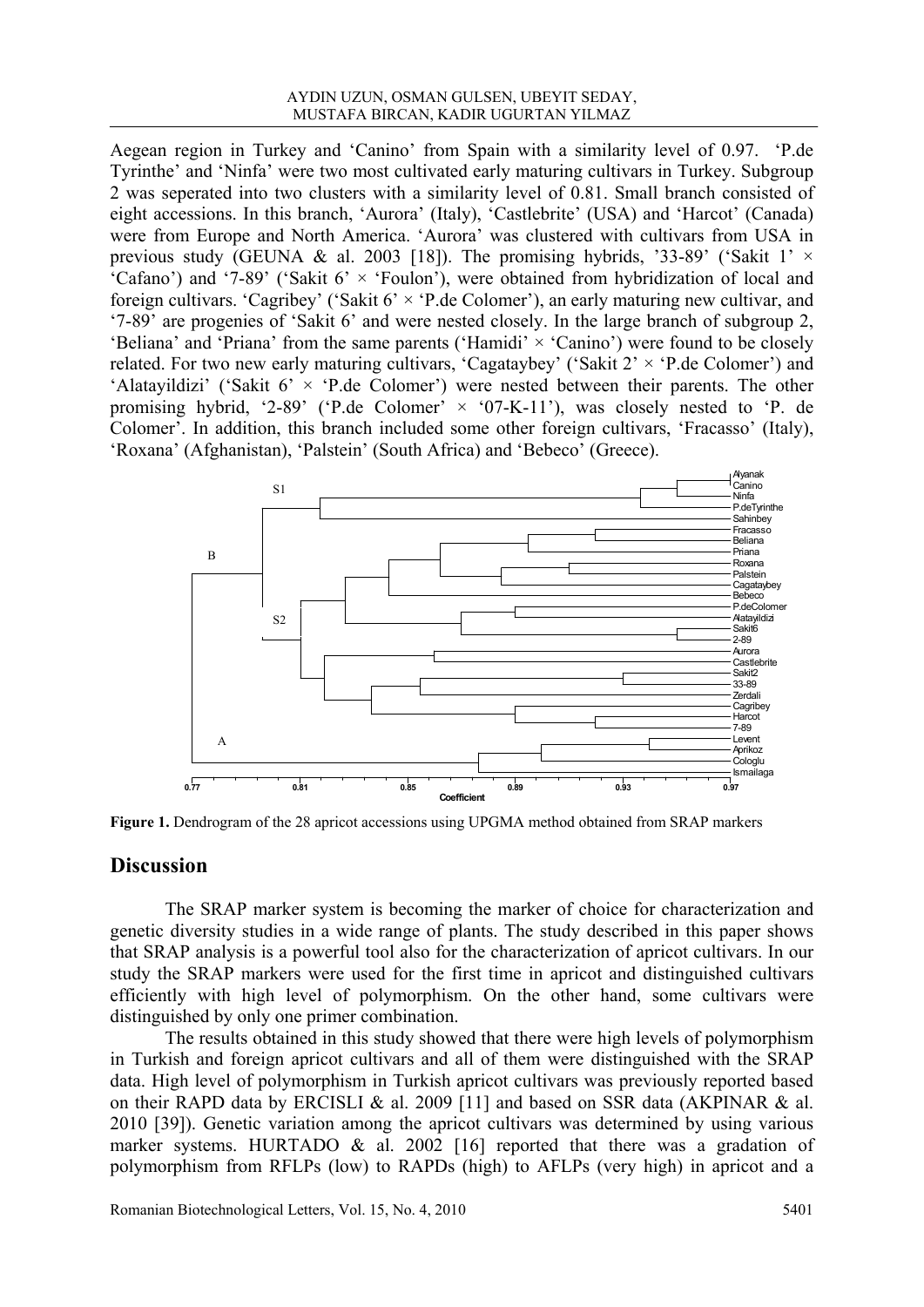better resolution of relatedness among cultivars was obtained from AFLP. YUAN & al. 2007 [36] found a 72% polymorphism in apricot based on AFLP data. This is comparable to the SRAP based analysis performed in this study.

Considerable diversity was detected among the apricots. In addition, the selected apricots were successfully fingerprinted. High allele number and heterozygosity reflect the ability of SSR marker to provide a unique genetic profile for individual genotypes in apricot (MAGHULY & al. 2005 [37]). In apricot, the high level of genetic differentiation could be explained by the mating system and by low migration rates. Most of fruit trees under cultivation are derived from allogamic wild progenitors in which cross-pollination was maintained by self-incompatibility. Genetically, domestication of fruit trees means changing the reproductive biology by shifting from sexual reproduction (in the wild) to vegetative propagation (MAGHULY & al. 2005 [37]).

Genetic variation among the apricots may have potential for breeding new cultivars by selection and hybridization for high yield, quality and resistance to biotic and abiotic stress conditions. The diversity determined between apricot cultivars was probably due to crosses between wild and cultivated apricots and cultivars from different geographic origin. The apricots studied originated in Turkey, Europe, North America, South Africa and Afghanistan. In the UPGMA analysis, cultivars were not distinctly clustered in respect of their geographic origin. In comparison, cultivars from North America (Castlebrite and Harcot) were clustered as apart relatively from most of European cultivars. It is reported that in the past, breeding programs in North America generally were concentrated by hybridization involving only the European eco-geographical group and then introduction of apricot to North America, following at least two routes, one Asian and the other European germplasms. Consequently, American cultivars have European and Asian ancestors. On the other hand, the majority of European apricot cultivars most likely originated from a few forms brought from the near-Eastern region (KHAN  $&$  al. 2008 [38]). MAGHULY  $&$  al. 2005 [37] reported that the east European, west European and Irano-Caucasian groups were very similar compared to Central Asian cultivars and other apricot species. The European genetic base (Mediterranean Basin and Continental Europe) was reported as much narrower and European cultivars share a common genetic base and are interrelated, which makes classification based on genetic distances difficult (HAGEN  $&$  al. 2002 [15]). In previous study it was observed that heterozygosity among the apricot cultivars decreased from China to Middle Europe and the Middle European and Chinese apricots were clarified to be distantly related (PEDRYC & al. 2009 [14]). It can be suggested that differences among the apricots sampled relatively from close distances were small and therefore grouping pattern do not associate with samples geographic origin, but can be clustered distincly if sampled from relatively long distances. However, the Turkish cultivars were grouped in respect of their geographic distribution. Cultivars originated in Eastern Turkey and show higher chilling requirement (group A in the dendrogram) were distinct from others that originated in South of Turkey. It can be assumed that cultivars from East of Turkey are closer to Irano-Caucasian group than to European group. On the other hand, 'Alyanak' from the West of Turkey (in subgroup 1) separated from other Turkish cultivars.

# **Conclusions**

The apricot cultivars used in this study showed a high level of polymorphism. This is promising from the point view of maintaining diversity. We observed no grouping based on the countries of origin, with the exception of a few Turkish cultivars. These results may indicate the potential of the studied molecular technique to discriminate among the apricot genotypes, very useful in selecting the parental genotypes used in hybridization breeding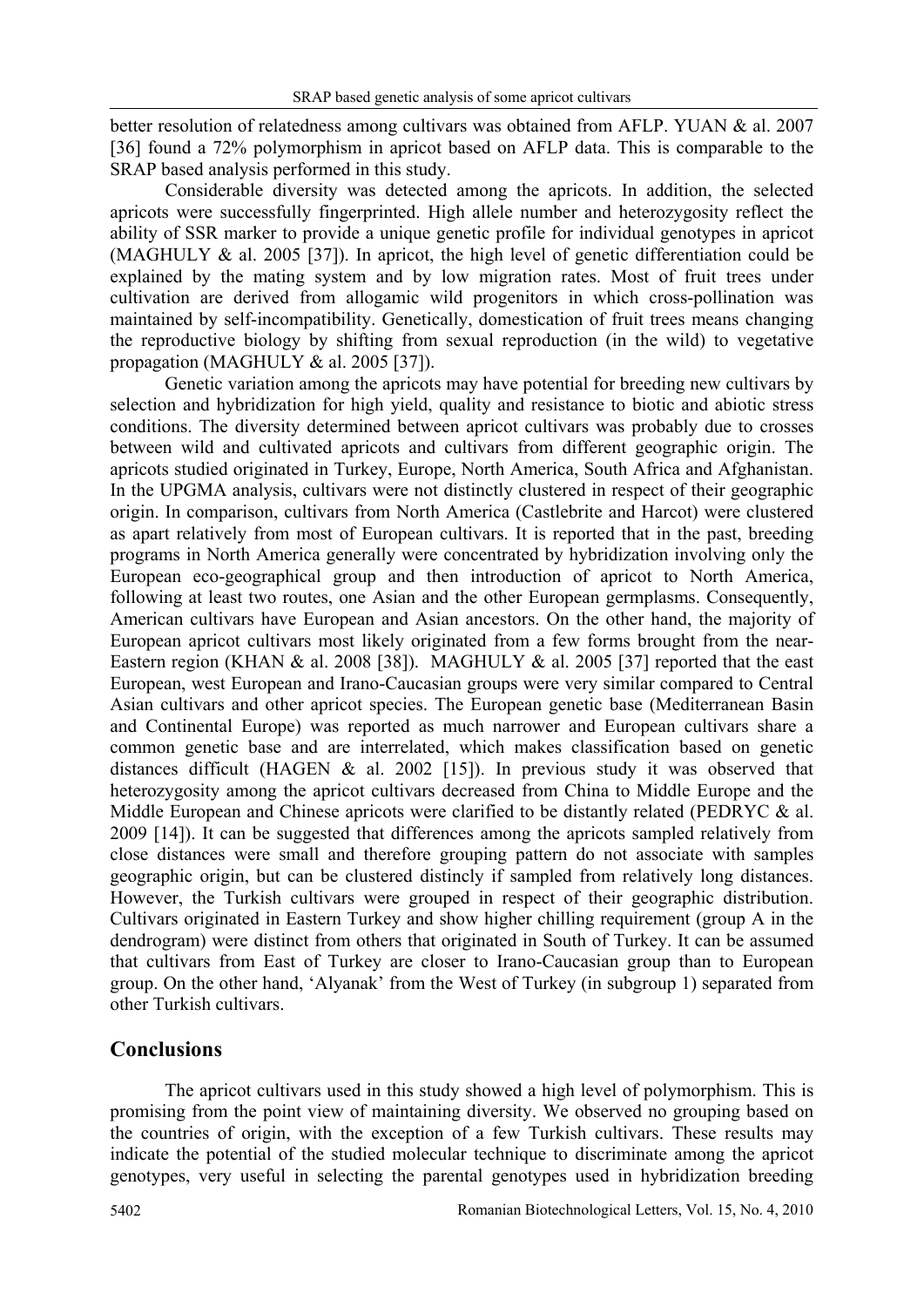programs. In addition, the SRAP markers, by successfully discriminating among apricot cultivars, can be used for characterization and diversity analyses of apricot genetic resources.

## **References**

- 1. HORMAZA, J.I., Molecular characterization and similarity relationships among apricot (*Prunus armeniaca* L.) genotypes using simple sequence repeats. Theor. Appl. Genet. 104, 321-328, (2002)
- 2. ERCISLI, S., A short review of the fruit germplasm resources of Turkey. Genet. Res. Crop Evol. 51, 419–435. (2004).
- 3. UZUN, A., GULSEN, O., AKA-KACAR, Y., ARAS, V., DEMIREL, A., BIRCAN, M., PAYDAS, S., YILDIZ, A., Characterization of new apricot cultivars by RAPD Markers. Journal of Appl. Horticulture, 9, 132-135, (2007).
- 4. ASMA, B.M., OZTURK, K., Analysis of morphological, pomological and yield characteristics of some apricot germplasm in Turkey. Genet. Res. Crop Evol. 52, 305–313, (2005).
- 5. RUIZ, D., EGEA, J., Phenotypic diversity and relationships of fruit quality traits in apricot (*Prunus armeniaca* L.) germplasm. Euphytica, 163, 143–158, (2008).
- 6. KRICHEN, L., MNEJJA, ARU, P., MARRAKCHI, M., TRIFI-FARAH, N., Use of microsatellite polymorphisms to develop an identification key for Tunisian apricots. Genet. Res. Crop Evol. 53,1699– 1706, (2006).
- 7. De VICENTE, M.C., M.J. TRUCO, J. EGEA, L. BURGOS AND P. ARUS,. RFLP variability in apricot (*Prunus armeniaca* L.). Plant Breeding*,* 117, 153-158, (1998).
- 8. ZHEBENTYAYEVA, T.N. AND Y.M. SIVOLAP,. Genetic diversity of apricot determined by isozyme and RAPD analyses. Acta Horti. 538, 525-527, (2000).
- 9. Hormaza, J.I., Identification of apricot (*Prunus armeniaca* L.) genotypes using microsatellite and RAPD markers. Acta Horti. 546, 209-215, (2001).
- 10. MARINIELLO, L., M.G. SOMMELLA., A. SORRENTINO., M. FORLANI., Identification of *Prunus armeniaca* cultivars by RAPD and SCAR markers. Biotech. Let. 24, 749-755, (2002).
- 11. ERCISLI, S., AGAR, G., YILDIRIM, N., ESITKEN, A., ORHAN, E., Identification of apricot cultivars in Turkey (*Prunus armeniaca* L.) using RAPD markers. Romanian Biotech. Let.14, 4582-4588, (2009).
- 12. ZHEBENTYAYEVA, T.N., G.L. REIGHARD., V.M. GORINA., A.G. ABBOTT., Simple sequence repeat (SSR) analysis for assessment of genetic variability in apricot germplasm. Theor. Appl. Genet. 106, 435-444, (2003).
- 13. HAYASHI, K., SHIMAZU, K., YAEGAKI, H., YAMAGUCHI, M., IKETANI, H., YAMAMOTO, T., 2008. Genetic diversity in fruiting and flower ornamental Japanese apricot (*Prunus mume*) germplasms assessed by SSR markers. Breeding Science, 58, 401-410, (2008).
- 14. PEDRYC, A., RUTHNER, S., HERMAN, R., KRSKA, B., HEGEDUS, A., HALASZ, J., Genetic diversity of apricot revealed by a set of SSR markers from linkage group G1. Sci. Hort. 121, 19–26, (2009).
- 15. HAGEN, L.S., B. KHADARI, P. LAMBERT., J.M. AUDERGON,. Genetic diversity in apricot revealed by AFLP markers: species and cultivar comparisons. Theor. Appl. Genet. 105, 298-305, (2002).
- 16. HURTADO, M.A., WESTMAN, A., BECK, E., ABBOTT, G.A., LLACER, G., BADENES, M.L., Genetic diversity in apricot cultivars based on AFLP markers. Euphytica, 127, 297–301, (2002).
- 17. SALAVA, J., Y. WANG, B. KRSKA, J. POLAK, P. KOMINEK, R.W. MILLER, W.M. DOWLER, G.L. REIGHARD., A.G. ABBOTT,. Molecular genetic mapping in apricot. Czech J. Genet. Plant. Breed. 38, 65-68, (2002).
- 18. GEUNA, F., TOSCHI, M., BASSI, D., The use of AFLP markers for cultivar identification in apricot. Plant Breeding, 122, 526—531, (2003).
- 19. LI, G., QUIROS, C.F., Sequence-related amplified polymorphism (SRAP) a new marker system based on a simple PCR reaction, its application to mapping and gene tagging in Brassica. Theor. Appl. Genet. 103, 455–461, (2001).
- 20. AHMAD, R., POTTER, D., SOUTHWICK, M., Genotyping of peach and nectarine cultivars with SSR and SRAP molecular markers. J. Am. Soc. Hort. Sci. 129, 204– 210, (2004).
- 21. GULSEN, O., SHEARMAN, R. C., VOGEL, K. P., LEE, D. J., BAENZIGER, P. S., HENG-MOSS, T. M., BUDAK, H., Nuclear genome diversity and relationships among naturally occurring buffalograss genotypes determined by sequence-related amplified polymorphism, HortScience, 40,537-541, (2005).